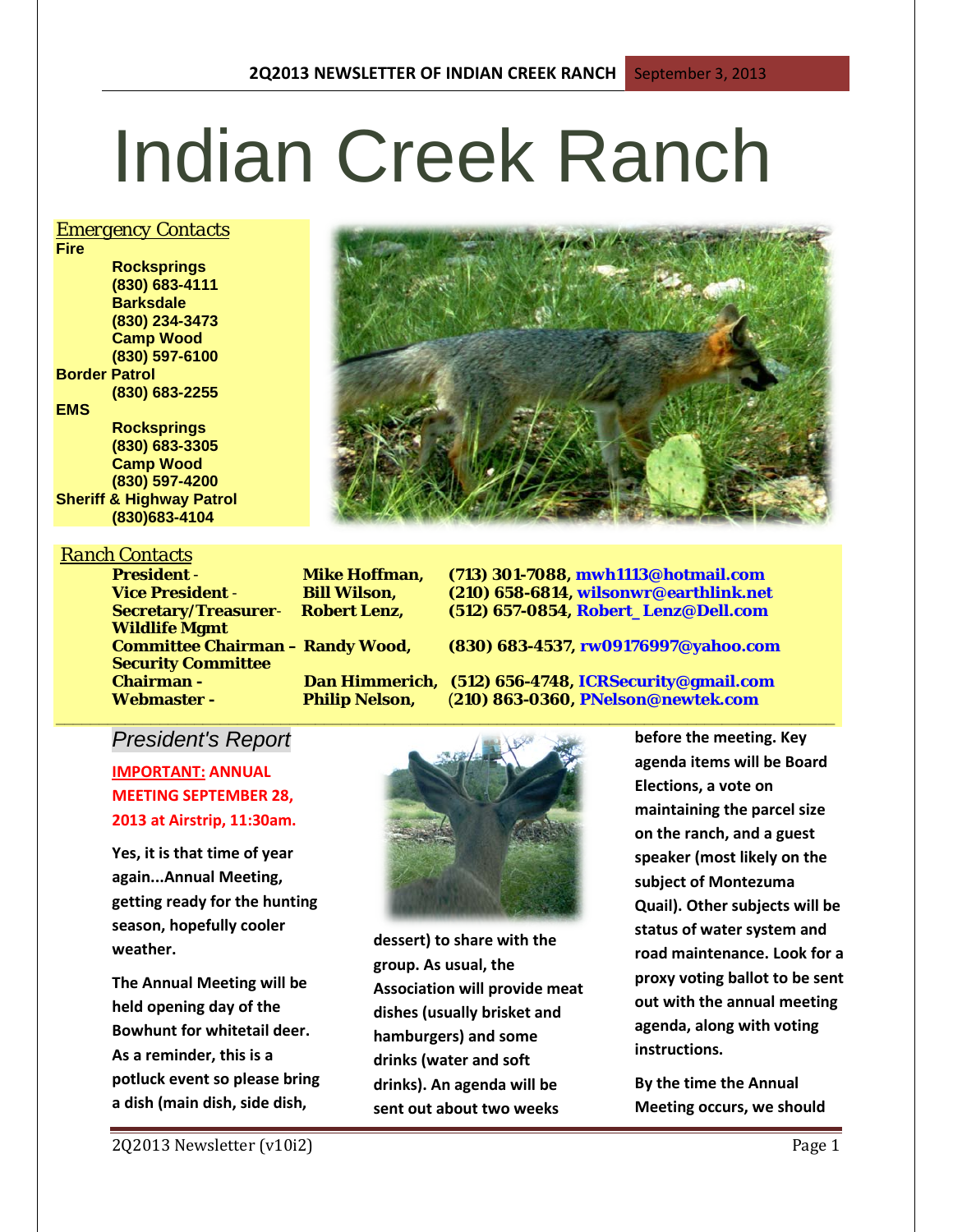

**have a new water well drilled. A Contractor has been chosen and he is available the second half of September to drill the new well. New storage tanks and an electric meter will need to**  **be installed and then the well will be connected into our water system.**

**As a last note, we still have some outstanding dues that need to be paid by some landowners. This is your last chance to pay before a lien is placed on your property and, potentially, you are restricted from using the Association water system, and hence become liable for reconnection fees. We don't like to do this but we are left little recourse, so please** 

**send your checks to the treasurer (Robert Lenz) as soon as possible to avoid this unpleasant situation.**

**Mike**



### *Vice President's Report*



**Hope everyone is having a good Summer! Although the ranch hasn't had the amount of rain experienced in San Antonio and Houston, we finally have had a little relief from the drought. The burn ban is currently lifted and I hope everyone takes advantage of this period to get**  **rid of some cedar. It's nice to see the ranch green again!**

*\_\_\_\_\_\_\_\_\_\_\_\_\_\_\_\_\_\_\_\_\_\_\_\_\_\_\_\_\_\_\_\_\_\_\_\_\_\_\_\_\_\_\_\_\_\_\_\_\_\_\_\_\_\_\_\_\_\_\_\_*

**Although we haven't had an instance this period where we have found open valves, we have experienced a couple of major water problems. The main well (near the Ashby's) was not working for a period of time. Randy Wood finally found the problem – a broken pipe inside the main tank – the water was just circulating inside and not going anywhere. With the help of Kenny Wilson, Randy got the problem fixed. It wasn't easy, though, as he had to do the needed repairs INSIDE the tank!! We also had an apparent problem with the pressure pump on the well that primarily feeds Phase III. We had to call Emmit King out on** 

**this one as an electrical problem kept tripping the breaker. As it turned out, a mouse had apparently eaten through some wires and the system was shorting out. Everything now seems to be in working order.**

**I'm working on verifying the information in our landowner** 

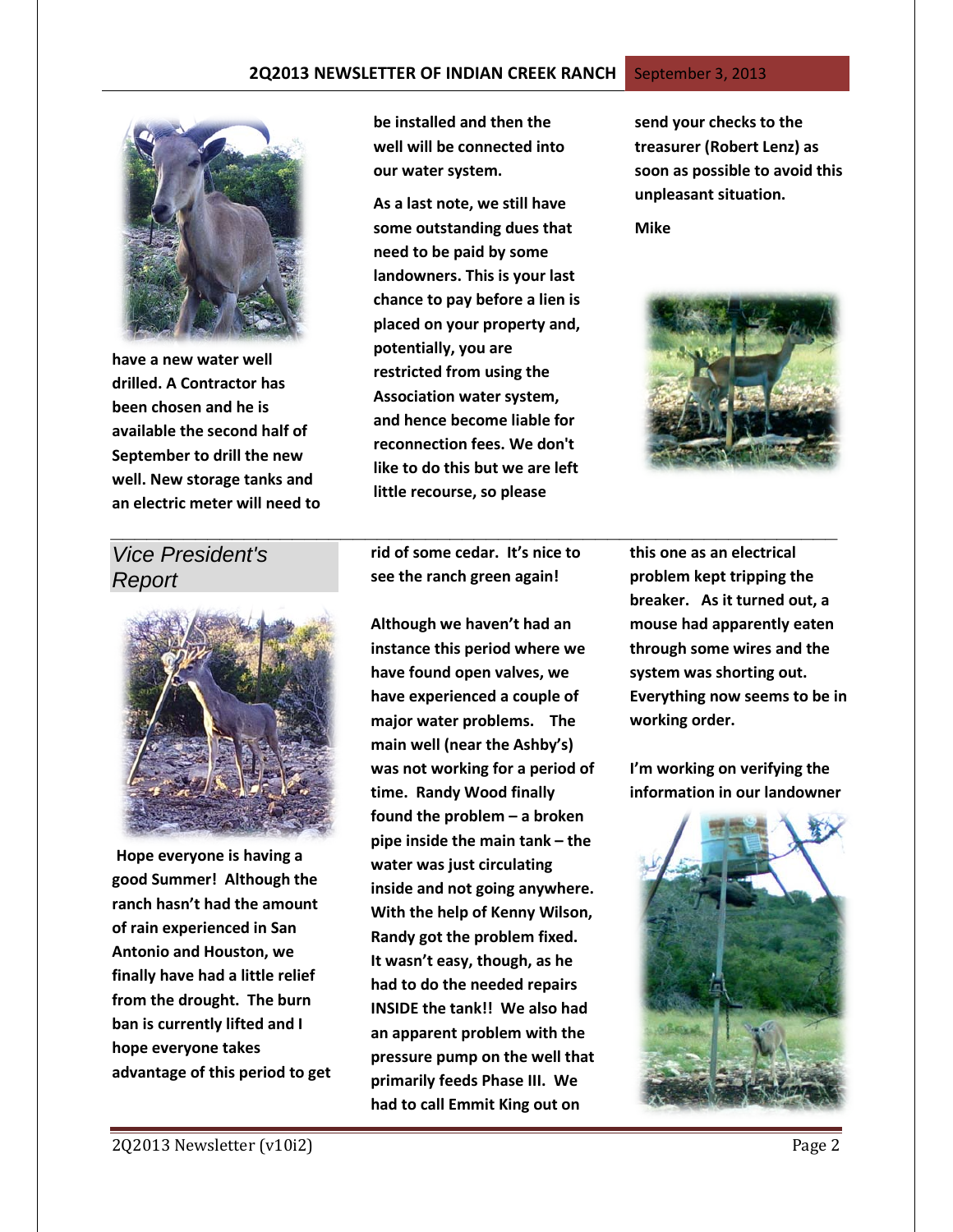**list, but I have had very few responses so far. If you haven't contacted me, either send me an email at [wilsonwr@earthlink.net](mailto:wilsonwr@earthlink.net) or call me at 210-218-1340. Even if your information hasn't changed, I still want to verify it. My goal is to have all the information verified before this year's annual meeting. I will attempt to contact all landowners that don't respond. We need to ensure that we have a good list to make sure everyone is aware** 

**of important issues at the ranch.**

**As mentioned in previous newsletters, I will not be running for re-election due to continued serious problems with my wife's health. I encourage everyone to take an active role in the operation of our association – if you are interested in running for office, please contact Mike Hoffman or me. We appreciate your help. See you at the ranch!**



**Bill Wilson**



## *Wildlife Committee Report*

**Summer has come to the Ranch--have not seen 100 degrees yet , but close. We still look good for the hottest two weeks in the middle of the summer.** 

**2012 Whitetail Harvest Summary: (Thanks to David Heft for analyzing the 2012 harvest data and supplying this summary)**

 **- XX tracts reported harvest - Reported Harvest : XX bucks and XX does (XX total) - Estimated Harvest : XX bucks and XX does (XXX total)**



 **- Buck Harvest was XX% of recommendation**

 **- Doe harvest was XX % of recommendation**

**We will be conducting the Whitetail Census count on August 4, September 7 and September 14. Call or email me if you want to participate. I still have a few seats vacant on some of the nights.**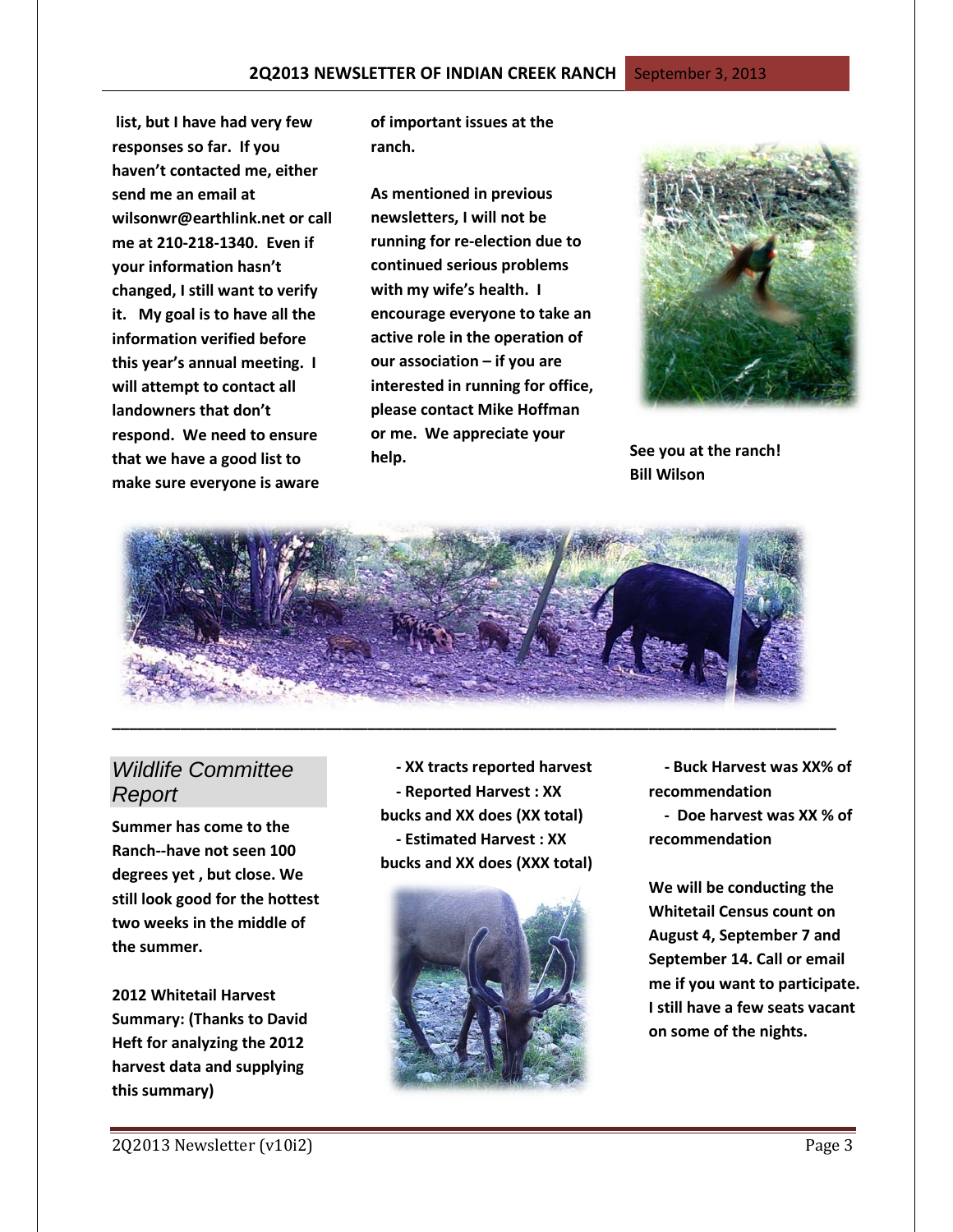

**Elk Survey: Remember to log all your Elk sighting (Including camera sightings) on the log sheet attached to the last Newsletter. We need this information from July and August to help us evaluate the Elk Herd.**

**Water: Compared to the last few years we had relatively few water problems until the three last weeks. Phase I occasionally has an electronic headache and has to be reminded to fill the tank. The system at the south ranch house suffered a broken** 



**pressure line in the tank and was out for a few days until I could drain the tank. Thanks to Kenny Wilson for helping me into and out of the tank with the broken line and repairing it. The phase III system also suffered pressure pump problems. I could not diagnose the problem so had to get professional help to find that mice/rats had**





**chewed through the 220V line.** 

**Please remember to walk your lines on every trip. Call me if you have water problems, otherwise I do not know to fix the problem.** 

**Randy**



#### *Treasurer's Report*

**I am working to collect the remaining dues. There are 8 people remaining who have** 

**not paid their dues. I need the dues paid or we will have to file liens!!!! This just causes more cost to the owner and the Association.**

**\_\_\_\_\_\_\_\_\_\_\_\_\_\_\_\_\_\_\_\_\_\_\_\_\_\_\_\_\_\_\_\_\_\_\_\_\_\_\_\_\_\_\_\_\_\_\_\_\_\_\_\_\_\_\_\_\_\_\_\_\_\_\_\_\_\_\_\_\_\_\_\_\_\_\_\_\_\_\_\_\_\_\_\_**

**Time to start getting ready for deer season!!!** 

**Robert** 

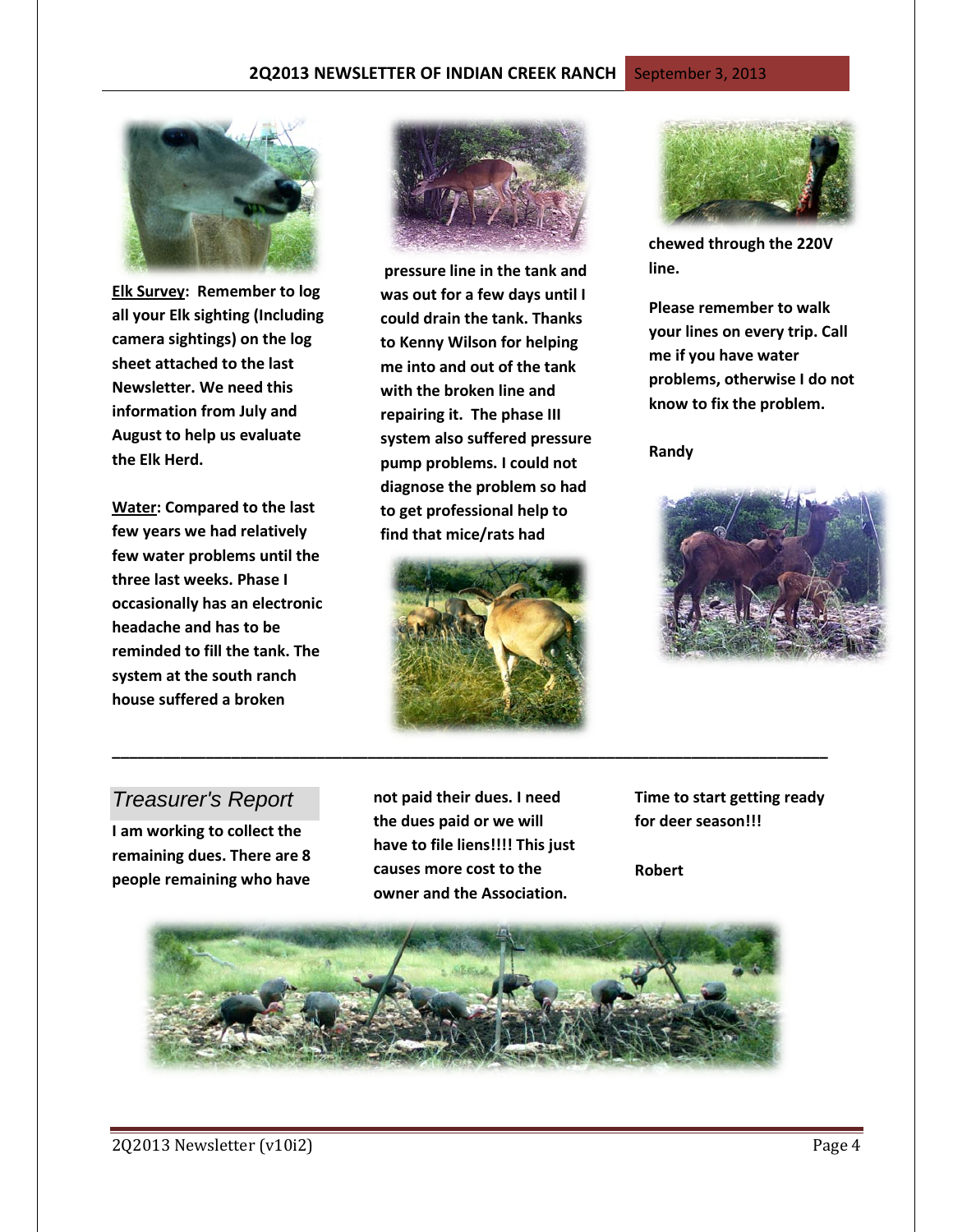**\_\_\_\_\_\_\_\_\_\_\_\_\_\_\_\_\_\_\_\_\_\_\_\_\_\_\_\_\_\_\_\_\_\_\_\_\_\_\_\_\_\_\_\_\_\_\_\_\_\_\_\_\_\_\_\_\_\_\_\_\_\_\_\_\_\_\_\_\_\_\_\_\_\_\_\_\_\_\_\_\_\_\_\_**

#### *Financial Report*

**Please see newsletter mailed to landowners.**



*Miscellaneous Business*

**CALENDER - Upcoming Events**

**Contractor Gate Combination Changes for 2013 - September 30, October 28, November 25, December 30.**

**Annual Meeting - First weekend of Archery Season, September 28, 2013**

**CLASSIFIEDS: 127.25 acres in Phase 2 (Tract 12)**

**One of only two tracts with 60ft header dam that holds water on the ranch; 32ft camper; 20x30 Mueller awning over trailer (could easily be enclosed for cabin); 1100 gal water tank; electricity; 2hog traps; 4 deer feeders**

**The 360 view from camper site is breath taking. Lots of game (elk, aoudads, hogs, deer, etc)**

**James and Wendy McGhee (254-780-2538)**

2Q2013 Newsletter (v10i2) Page 5